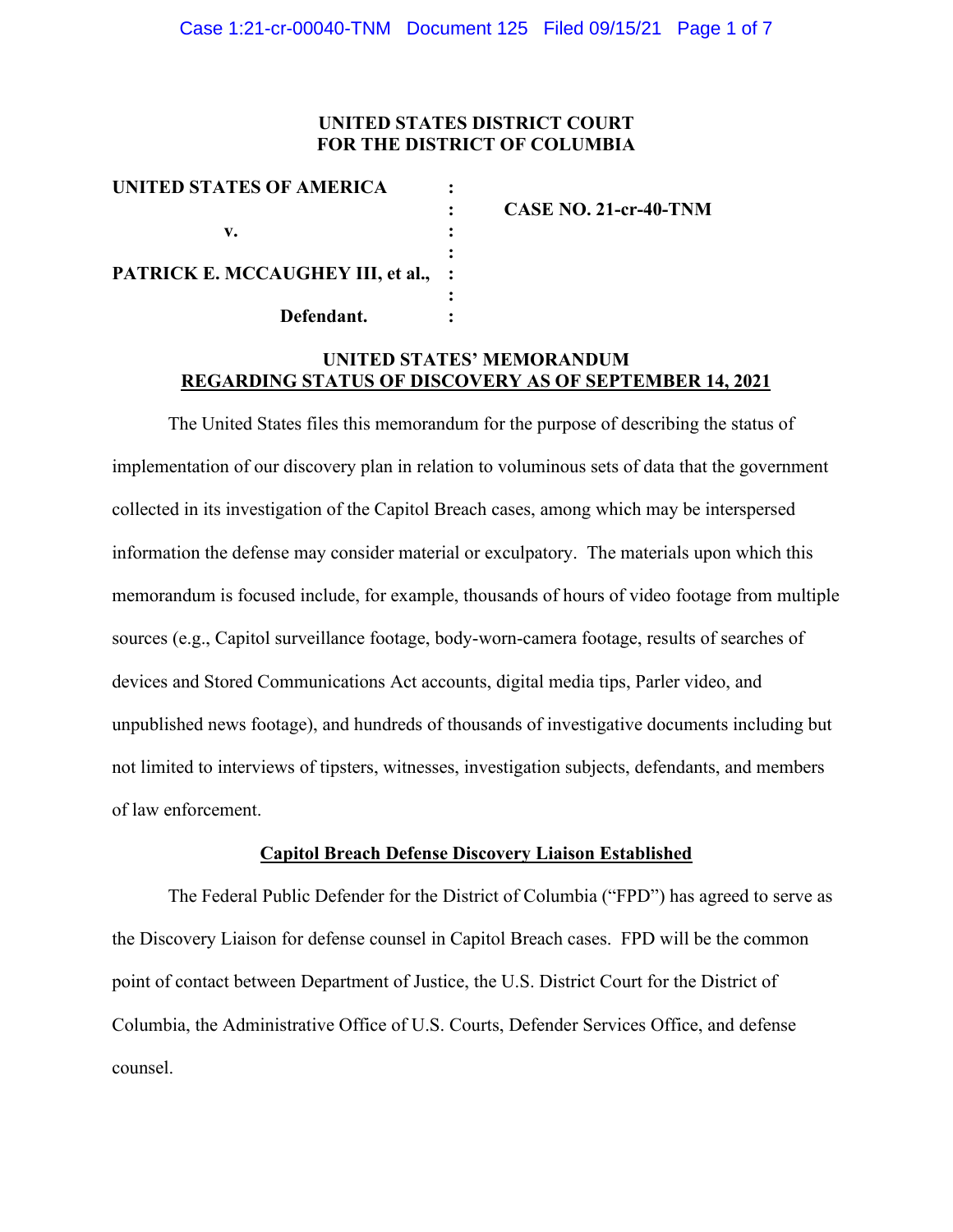## **Status of Defense Access to Discovery Databases**

As noted in our Memorandum Regarding Status of Discovery as of August 23, 2021 (the "August 23 Memo") (ECF No. #120), incorporated herein by reference, under our discovery plan, we will use two primary platforms to process and produce discoverable voluminous materials, evidence.com for voluminous digital media materials (e.g., body-worn-camera footage and U.S. Capitol Police ("USCP") surveillance footage) and Relativity for documents (e.g., items such as law enforcement investigation files and business records). Further, we will ensure that all Capitol Breach legal defense teams will have access to the same platforms, including technological functionality commensurate to that available to the government, for the purpose of receiving and reviewing discoverable materials.

#### *Evidence.com*

On September 3, 2021, the United States modified its contract with Axon Enterprise, Inc. ("Axon"), our evidence.com vendor. Pursuant to the modification, the government has funded a Capitol Breach defense instance of evidence.com and purchased licenses that will enable legal defense teams to gain access to a defense discovery database. The defense instance is managed and administered by FPD, and the government has no ability to log into or retrieve information from the defense instance. FPD is currently working with Defender Service's National Litigation Support Team to create a structure for distributing and tracking Axon licenses for defense counsel. As we stated in our previous memo, defense counsel can share evidence from the defense instance with individual defendants using a cloud-based file-sharing service offered by Axon called my.evidence.com (as well as provide downloaded video, except when prohibited by a sensitivity designation).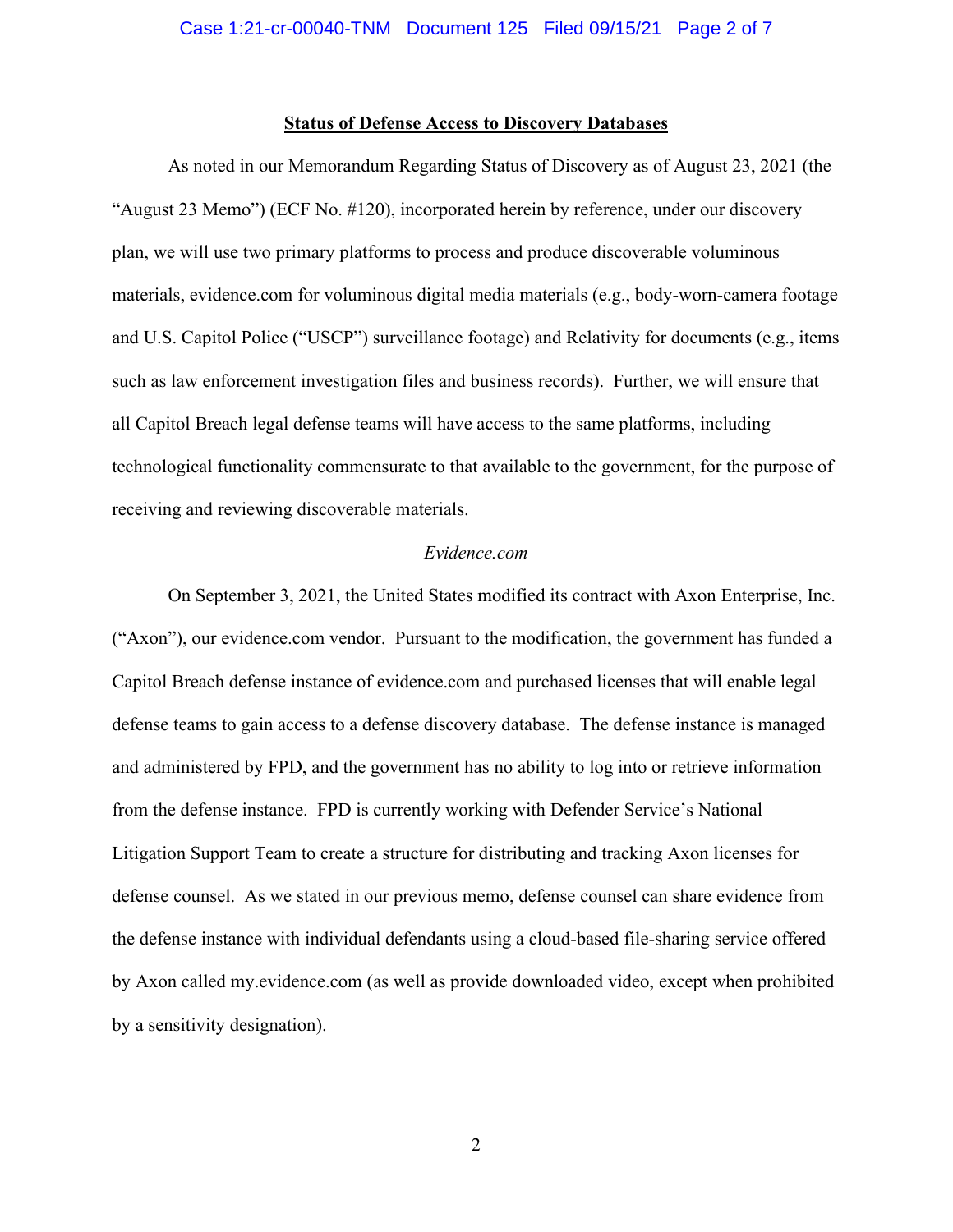## Case 1:21-cr-00040-TNM Document 125 Filed 09/15/21 Page 3 of 7

As a result of September 3, 2021 contract modifications, we are now technologically able to share approximately 2,300 hours of body-worn-camera videos to the defense instance of evidence.com. To ensure this enormous production is organized and meaningful for the defense, we are currently categorizing and tagging the videos. Further, to ensure that the videos (which display approximately 1,000 assaults upon officers and include occasional references to personal identifying information) are adequately protected, we are also exploring whether it is technologically possible for downloading to be automatically suppressed when highly sensitive video is shared by defense counsel to defendants.

We are hopeful we will be able to transfer the body-worn-camera footage to the defense instance of evidence.com by the end of this week (Friday, September 17, 2021), and expect to produce it no later than the end of next week (Friday, September 24, 2021).<sup>1</sup>

We have uploaded approximately twenty percent of the relevant USCP surveillance footage to our instance of evidence.com (i.e., in excess of one terabyte of video, consisting of about 140 cameras, 4,900 files, and 1,600 hours of footage). We are nearly finished applying sensitivity designations to these files. We expect to be able to share them to the defense instance next week.

FPD anticipates updating defense counsel with the status of their work to distribute and track Axon licenses approximately one week after the first significant production of discovery is loaded into the defense instance evidence.com platform.

 $<sup>1</sup>$  As elaborated in our August 23 Memo, we will also provide information we have developed</sup> that will help facilitate defense review of the footage.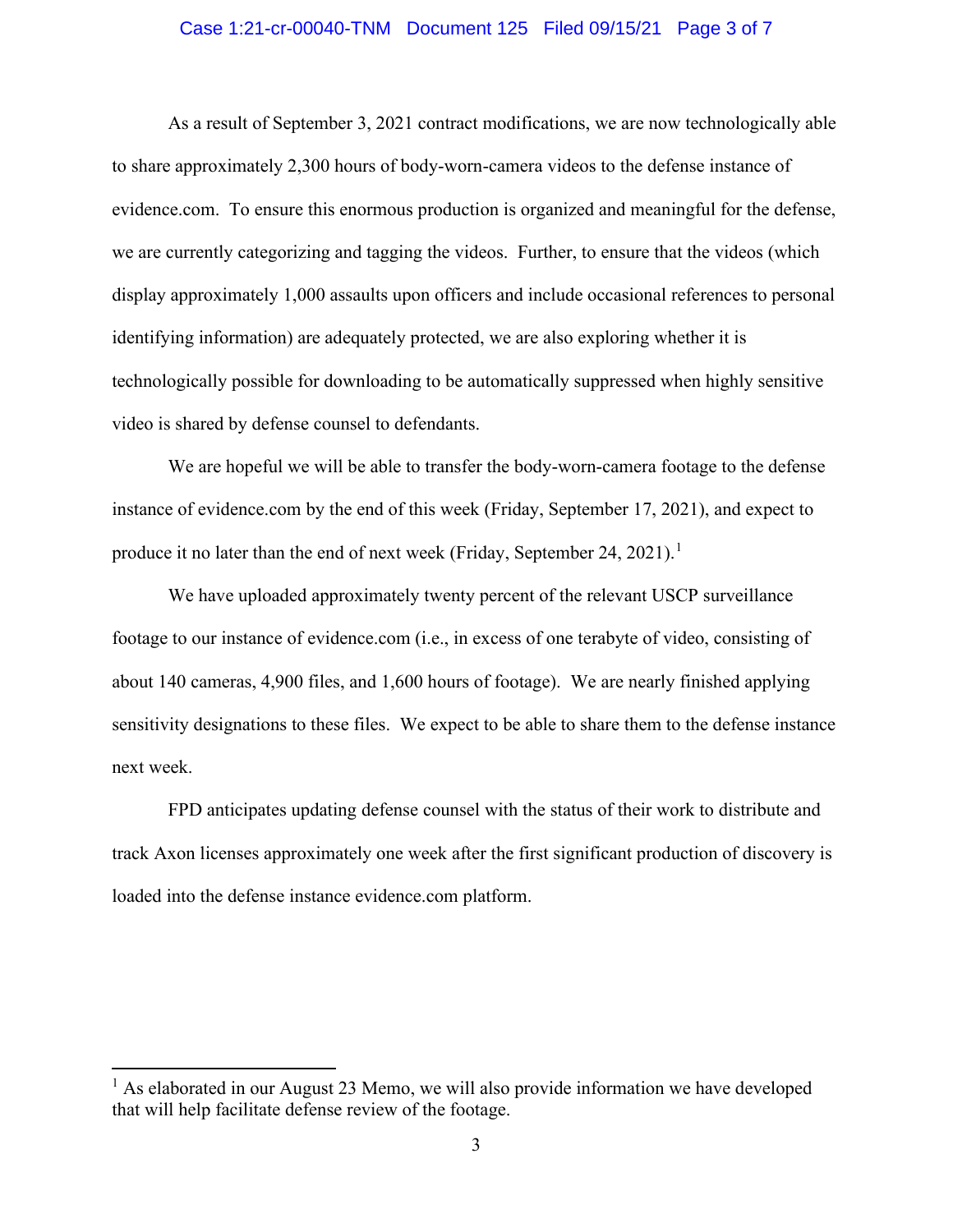## *Relativity*

Deloitte Financial Advisory Services, LLP ("Deloitte"), our Relativity vendor, has established a Capitol Breach defense Relativity workspace. We continue to work toward a modification of our contract to fund the additional hosting and support of that database. Modifying the Deloitte contract presents multiple contractual, technical, and legal challenges that were not posed by the Axon contract, but we are moving with as much haste as possible given the various complexities. We believe that by October, the contract modifications will be completed, thus allowing for defense access to the Relativity database.<sup>2</sup> To give the Court a sense of just some of the challenges that we are addressing, they include formulating concrete plans describing the staffing and technological safeguards that will be put into place to eliminate the possibility of work product being shared from one workspace to another. We must also ensure the modification, which must be fairly detailed under applicable government contracting rules and regulations, will be sufficient to support hundreds of defense cases, and are working closely with FPD in support of that effort. As this undertaking by FPD is also unprecedented, handling the contract modification correctly takes time. FPD will work with Defender Service's National Litigation Support Team to create a structure for distributing and tracking Relativity licenses and anticipates updating defense counsel with the status of their work approximately one week after the contract is modified to provide access to FPD. Finally, we must ensure that in making available hundreds of thousands of documents to hundreds of legal defense teams, we are careful to ensure that materials are properly scoped pursuant to the terms of any applicable warrants, and that access to the database is restricted in a manner that will ensure our compliance

 $2$  To be clear, while we expect the defense Relativity database will be partially populated in October, we do not expect it to be complete at that time.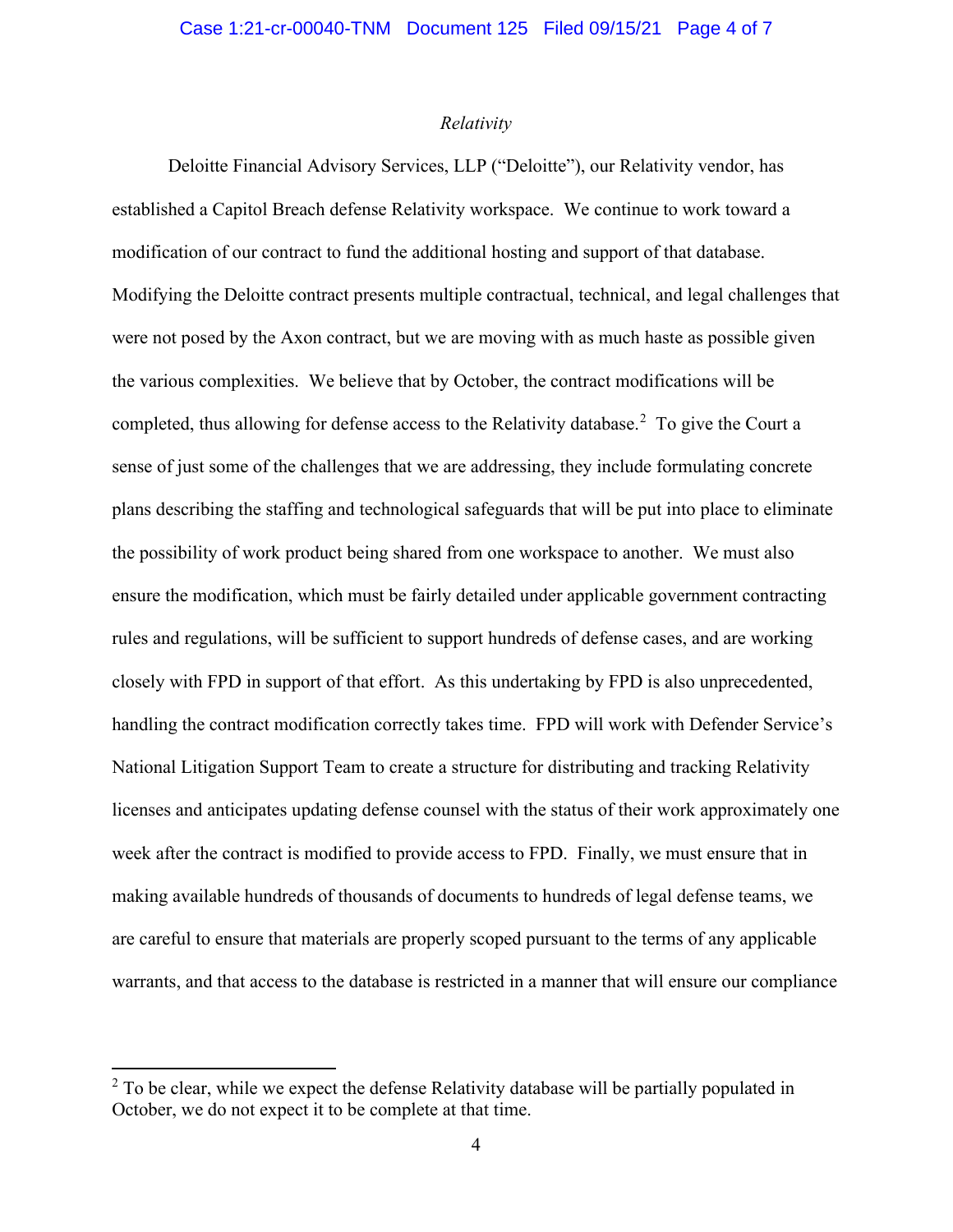#### Case 1:21-cr-00040-TNM Document 125 Filed 09/15/21 Page 5 of 7

with applicable privacy laws. We are currently consulting with Department of Justice experts in privacy and discovery to ensure that these issues are properly handled.

Until the defense Relativity workspace is accessible, as we stated in our August 23 Memo, we will continue to provide voluminous documents from our Relativity database through individualized productions. (Any productions we make will also be added to the defense Relativity workspace.) On Friday, September 10, 2021, the Discovery Team made available for production in all Capitol Breach cases approximately 850 pages consisting of redacted reports from USCP investigations of alleged wrongdoing by USCP officers on January 6, 2021. We anticipate providing Metropolitan Police Department internal investigation reports (approximately 600 pages) by next week. We are still reviewing the approximately 30,000 files in Relativity that were provided to us by USCP.

As the Discovery Team continues to receive additional documents, we cull them of any materials potentially protected by Federal Rule of Criminal Procedure 6(e) and provide the remainder (a majority) to Deloitte for ingestion into our Relativity database for discovery review. At this time, we have provided Deloitte the following additional documents for ingestion into our Relativity database:

- Discovery productions (approximately 11,500 records) that have been made in complex Capitol Breach cases (e.g., multi-defendant conspiracies involving Oathkeepers and Proud Boys); <sup>3</sup> and
- Approximately 24,000 Federal Bureau of Investigation records.

 $3$  Although these productions were already made in the relevant cases, they will ultimately be made accessible to all Capitol Breach defendants through the defense Relativity workspace.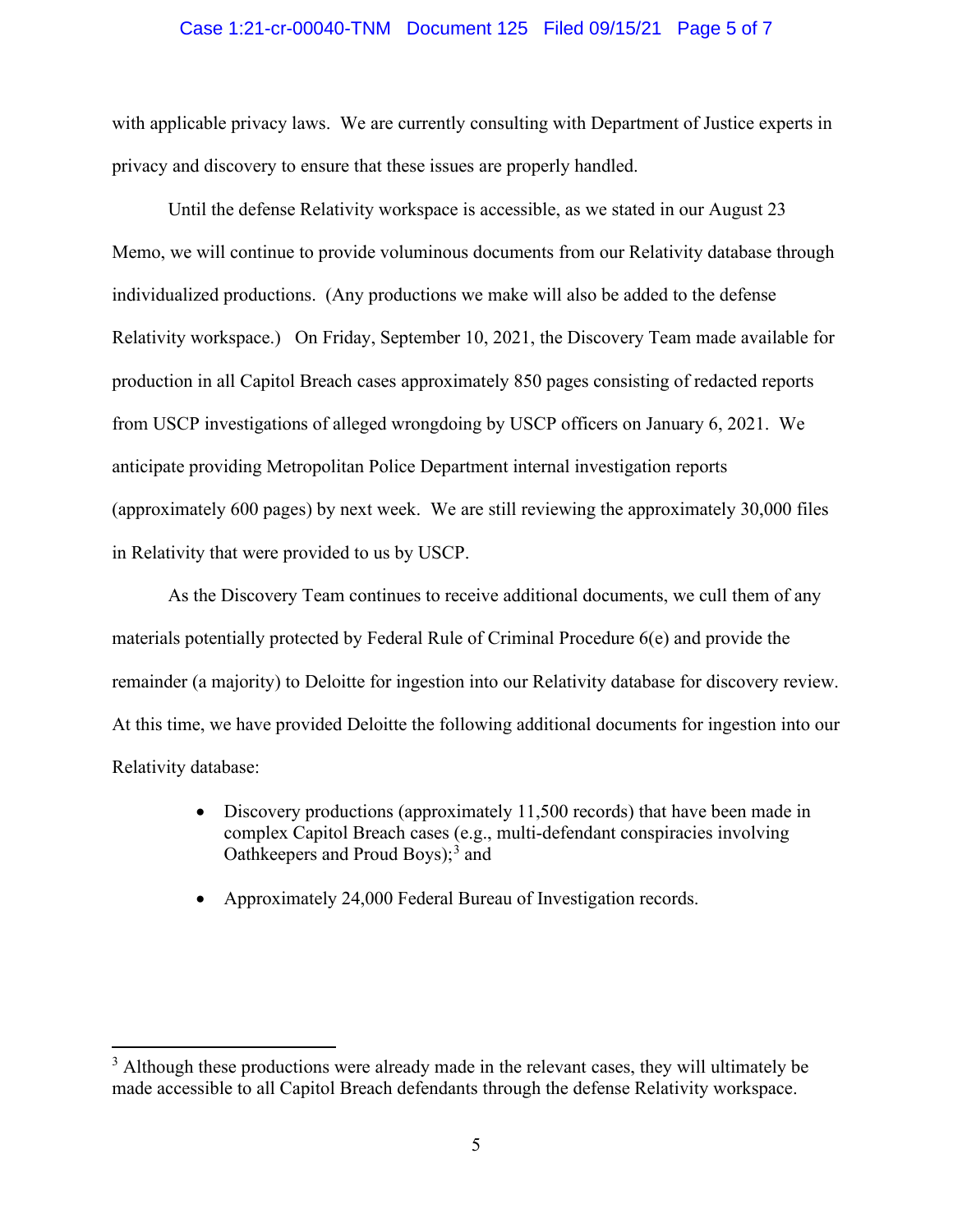# Case 1:21-cr-00040-TNM Document 125 Filed 09/15/21 Page 6 of 7

This week, we also expect to provide Deloitte discovery productions that have been made in 75 individual cases (approximately 32,000 documents). 4 As we have described in our prior discovery status memos, the process of populating Relativity with potentially discoverable material is complicated and takes time.

# **Incarcerated Defendants**

In collaboration with FPD, we are developing proposals to increase access by incarcerated defendants to voluminous materials, which we expect to share with the D.C. Department of Corrections and to discuss within the next two weeks.

<sup>&</sup>lt;sup>4</sup> Although these productions were already made in the relevant cases, they will ultimately be made accessible to all Capitol Breach defendants through the defense Relativity workspace.